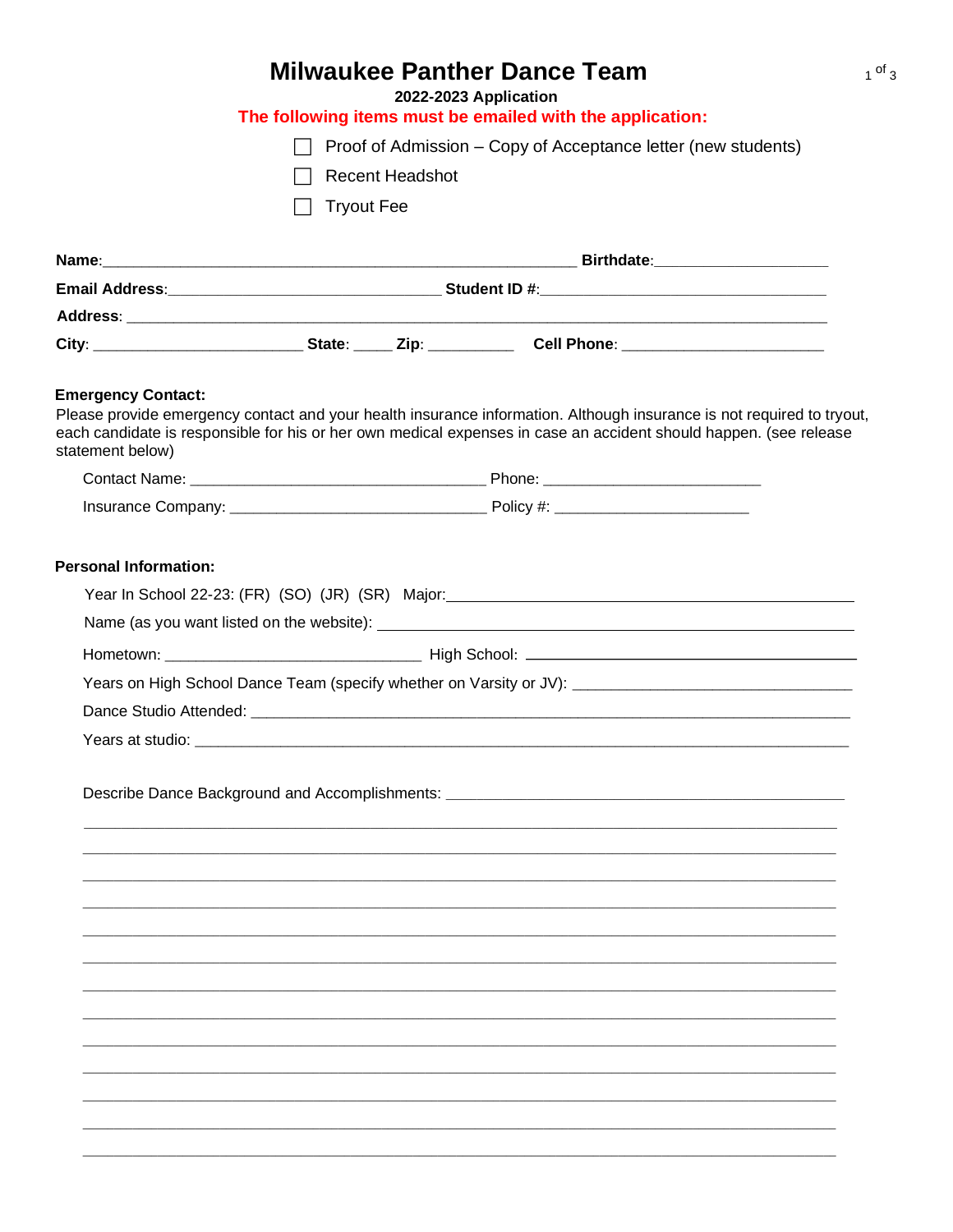## **Milwaukee Panther Dance Team**

2022-2023 Application

| Why are you interested in becoming a member of the Milwaukee Panther Dance Team?          |  |  |  |  |
|-------------------------------------------------------------------------------------------|--|--|--|--|
|                                                                                           |  |  |  |  |
|                                                                                           |  |  |  |  |
|                                                                                           |  |  |  |  |
|                                                                                           |  |  |  |  |
|                                                                                           |  |  |  |  |
|                                                                                           |  |  |  |  |
|                                                                                           |  |  |  |  |
|                                                                                           |  |  |  |  |
|                                                                                           |  |  |  |  |
|                                                                                           |  |  |  |  |
|                                                                                           |  |  |  |  |
|                                                                                           |  |  |  |  |
|                                                                                           |  |  |  |  |
|                                                                                           |  |  |  |  |
|                                                                                           |  |  |  |  |
|                                                                                           |  |  |  |  |
|                                                                                           |  |  |  |  |
| What special qualities or skills do you possess that would make you an asset to the team? |  |  |  |  |
|                                                                                           |  |  |  |  |
|                                                                                           |  |  |  |  |
|                                                                                           |  |  |  |  |
|                                                                                           |  |  |  |  |
|                                                                                           |  |  |  |  |
|                                                                                           |  |  |  |  |
|                                                                                           |  |  |  |  |
|                                                                                           |  |  |  |  |